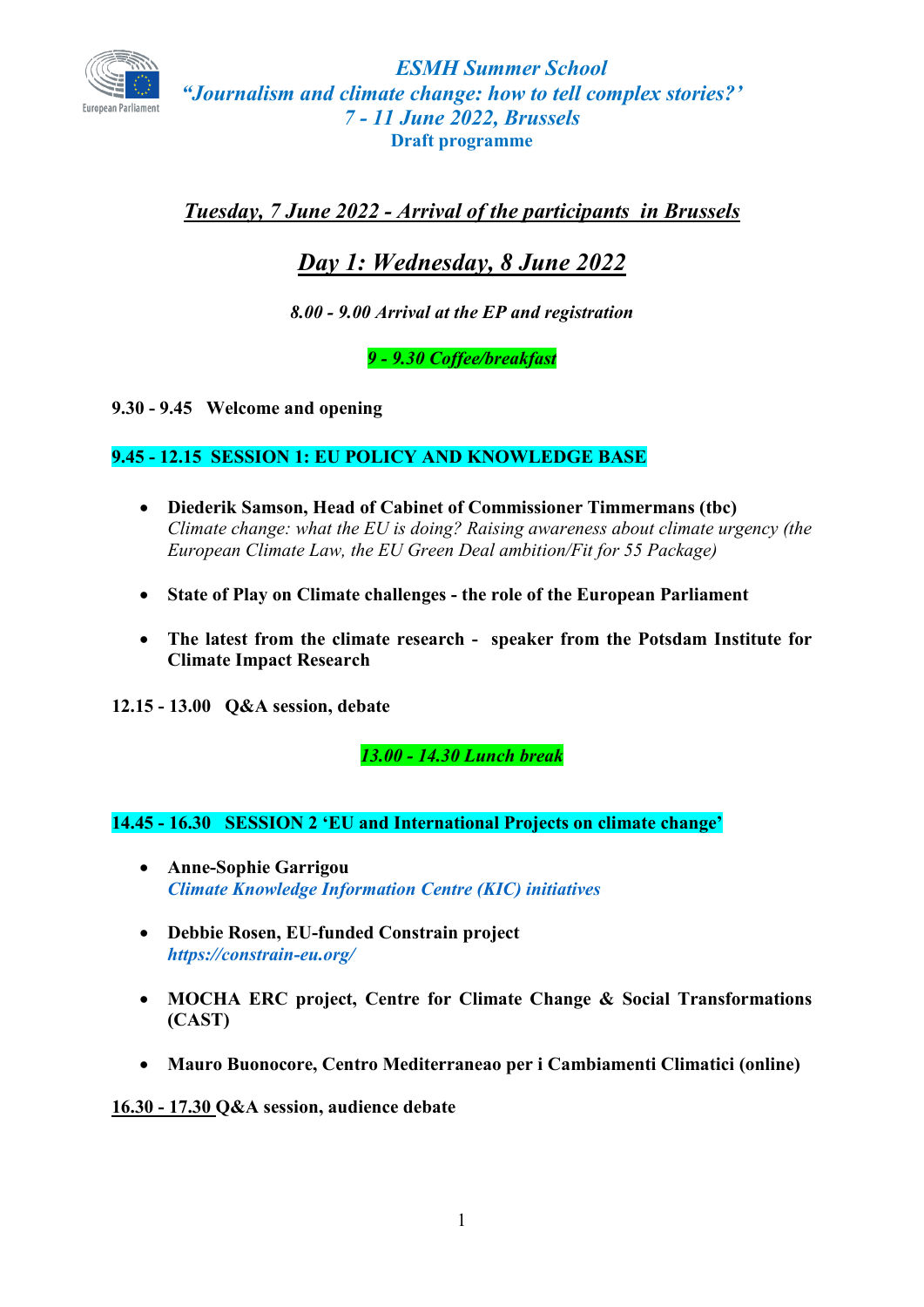

# *Day 3: Thursday 9 June 2022*

*8.30 - 9.30 Arrival and registration*

**09.30 - 12.30 SESSION 3 'How could journalists get better at covering climate change?'**

- **Katherine Dunn, the Oxford Climate Journalism Network**
- **Adam Vaughan, New Scientist (online)**
- **Fiona Harvey, The Guardian**
- **Alok Jha, The Economist (Online, 12 o'clock)**

*Introduction and moderation by Luca De Biase, NOVA Sole24Ore*

**12.30 - 13.00 Q&A session, audience debate**

*13.00 - 14.30 Lunch*

#### **14.30 - 16.30 SESSION 4 'Tackling misinformation on climate change'**

- **[Emmanuel Vincent](http://emmanuel.vincent.earth/)** *The interaction between fact-checkers and journalists (Climate Feedback example)*
- **Maribel Angél, Maldito Clima**
- **Andrea Arnal, Verificat & [the climate misinformation program](https://www.poynter.org/from-the-institute/2022/meet-the-recipients-of-the-climate-misinformation-grant-program/)**
- **Simon Clark, science communicator and youtuber (Online)**

*Moderator: Valentina Raffio (TBC)*

**16:30 - 17:00 Q&A session, audience debate**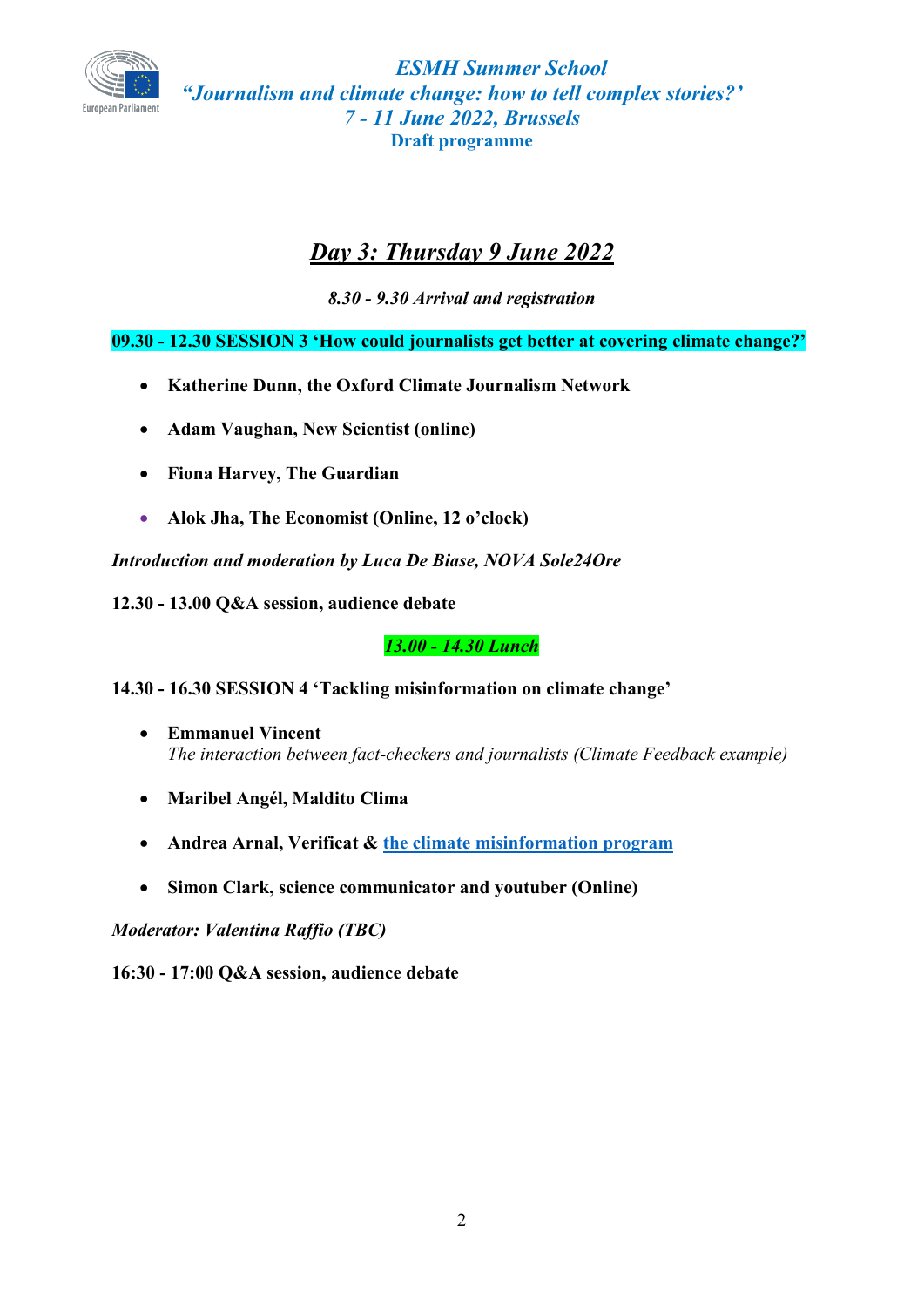

# *Day 3: Friday 10 June 2022*

*8.30 - 9.30 Arrival and registration*

**09.30 - 11.00 SESSION 5 'Collaborative EU journalistic projects on climate change'**

*Introduction and moderation by - Emanuele Bompan, Editor in chief of [Renewable matter](https://www.renewablematter.eu/home-en-us/)*

- **Daisy Dunne, Carbon brief**
- **Jelena Prtoric, Arena Climate Network coordinator** *<https://journalismarena.eu/the-networks/the-climate-and-energy-network/>*
- **Vedrana Simicevic, freelance science journalist** *Overview of projects in environmental reporting with a transnational element, with a focus on the Balkan region*
- **Katherina Mau, freelance science journalist, Netzwerk Klimajournalismus Deutschland**

**11.00 - 12.30 SESSION 6 'Is the constructive journalism the solution?'**

- **Astrid Rommetveit, Climate Journalist at Norwegian Broadcasting NRK**
- **Kristoffer Frøkjær**, *Constructive Institute [for journalism, Denmark](https://constructiveinstitute.org/)*
- **Prof. Dr. Myriam Bechtoldt** , University of Business and Law, Wiesbaden (Germany) "**[Psychologists for future"](https://www.psychologistsforfuture.org/)**

**12.30 - 13.00 Closing remarks by** *Christian EHLER, MEP and STOA Chair*

### *13 - 14.30 Lunch*

**14.30 - 15.00 Introduction to the New European Bauhaus (NEB), by the Joint Research Center, European Commission**

**15.00 - 18.00 Tour at the NEB Festival (see specific programme for details) <https://new-european-bauhaus-festival.eu/>**

## *Day 4: Saturday 11 June 2022*